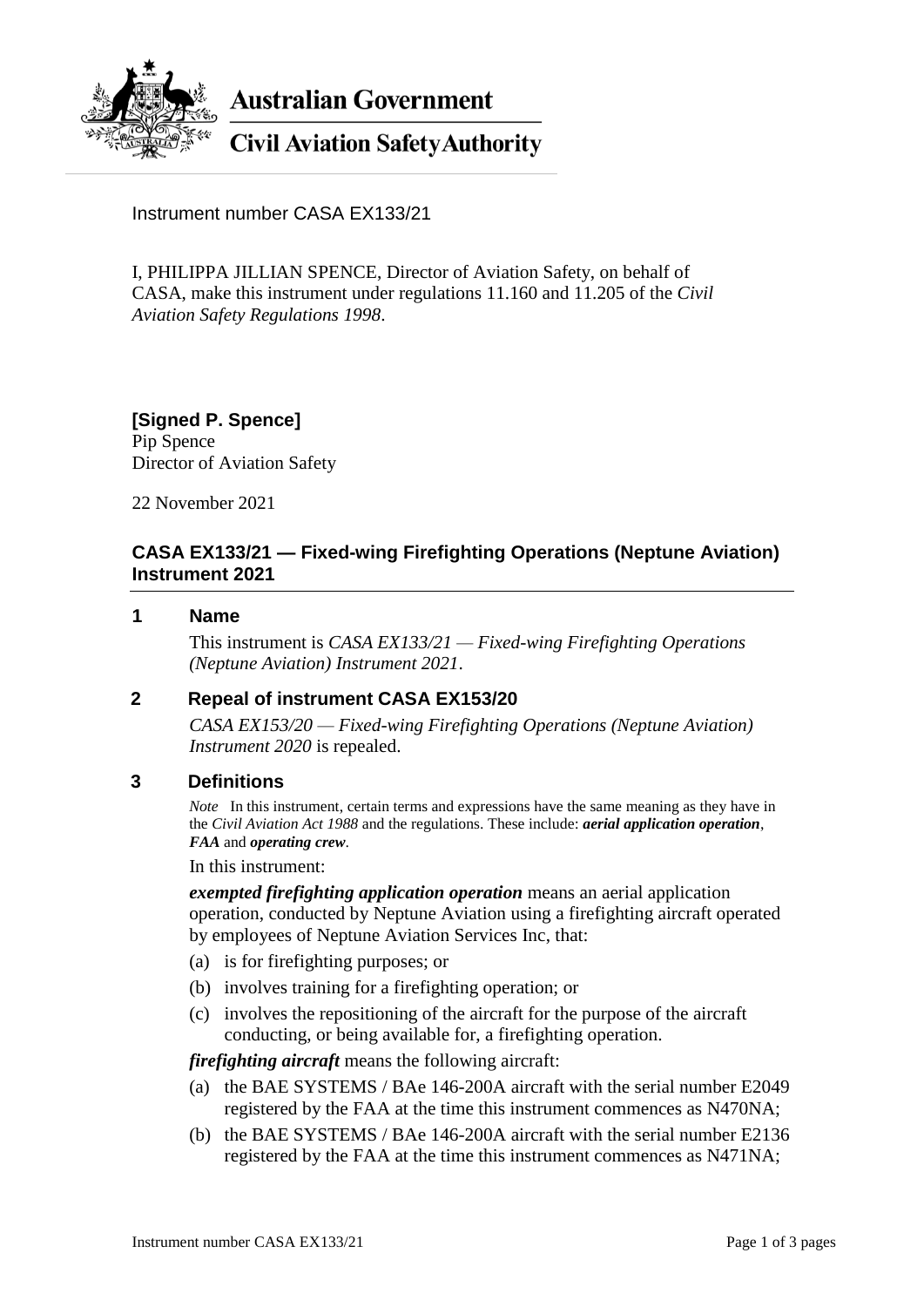- (c) the BAE SYSTEMS / BAe 146-200A aircraft with the serial number E2138 registered by the FAA at the time this instrument commences as N472NA;
- (d) the BAE SYSTEMS / BAe 146-200A aircraft with the serial number E2045 registered by the FAA at the time this instrument commences as N473NA;
- (e) the BAE SYSTEMS / BAe 146-200A aircraft with the serial number E2084 registered by the FAA at the time this instrument commences as N474NA;
- (f) the BAE SYSTEMS / BAe 146-200A aircraft with the serial number E2192 registered by the FAA at the time this instrument commences as N475NA;
- (g) the BAE SYSTEMS / BAe 146-200A aircraft with the serial number E2196 registered by the FAA at the time this instrument commences as N476NA;
- (h) the BAE SYSTEMS / BAe 146-200A aircraft with the serial number E2103 registered by the FAA at the time this instrument commences as N477NA;
- (i) the BAE SYSTEMS / BAe 146-200A aircraft with the serial number E2074 registered by the FAA at the time this instrument commences as N478NA.

*Neptune Aviation* means Neptune Aviation Services (Aust) Pty Ltd, ARN 1037266.

*Neptune Aviation Services Inc* means Neptune Aviation Services, Inc. of Missoula, Montana, United States of America.

# **4 Exemptions**

- (1) Neptune Aviation is, in relation to an exempted firefighting application operation, exempt from compliance with the following:
	- (a) regulations 137.025 and 137.235 of CASR;
	- (b) subregulation 137.240 (2) of CASR.
- (2) The pilot of a firefighting aircraft is, in relation to an exempted firefighting application operation, exempt from compliance with regulation 137.025 of CASR.
- (3) The pilot of a firefighting aircraft is, in relation to an exempted firefighting application operation, exempt from compliance with subregulation 137.175 (2) of CASR.
- (4) The exemption in subsection (1) is subject to the conditions in sections 5 and 6.

## **5 Conditions — operating crew requirements**

- (1) Neptune Aviation must not commence an exempted firefighting application operation unless it has ensured that the person performing the duties of chief pilot for Neptune Aviation has:
	- (a) verified that each member of the operating crew of the aircraft:
		- (i) meets the requirements for crew members mentioned in the paragraphs of subsection (3); and
		- (ii) has been given a copy of this instrument; and
	- (b) sighted and verified the currency of the following documents for each member of the operating crew:
		- (i) FAA licence;
		- (ii) endorsements and ratings for the aircraft that are required for the operation;
		- (iii) medical certificate;